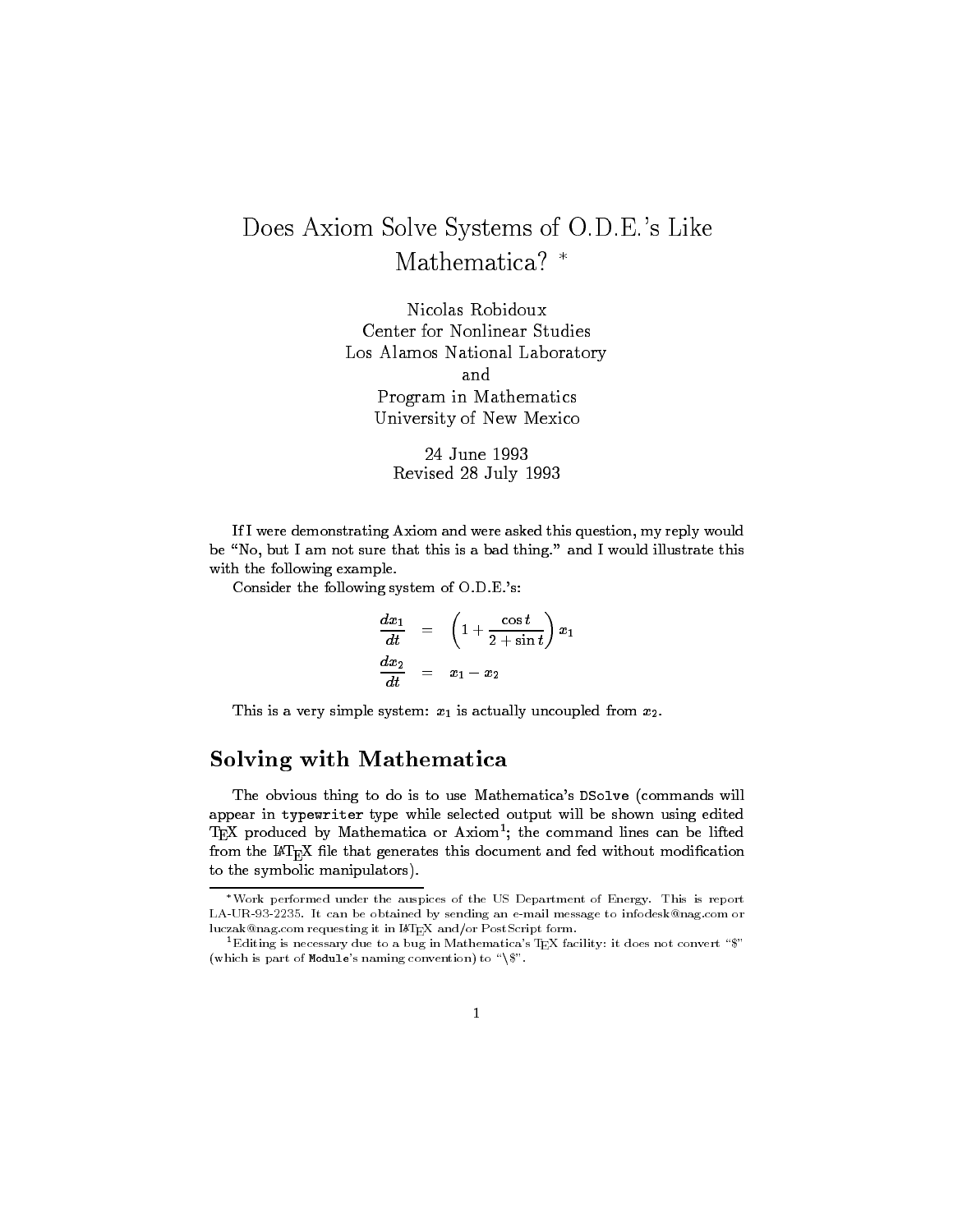```
<u>_ _ _ _ _ _</u>

                   x-
t  -
Cost	Sint

 x-
t

                   the state of the state of the state of the state of the state of the state of the state of the state of the state of
                \mathcal{L} . The contract of the contract of the contract of the contract of the contract of the contract of the contract of the contract of the contract of the contract of the contract of the contract of the contract of th

                x-
x	

               \mathbf t
-

 x-
  x	 
   x-
  x	 

x-
t
T = T . The T = T of Tx2[t]
In[-2]This yields
                                          \frac{c_1 \cos(\theta) + \sin(\theta)}{2 + \sin(\theta)} C(1)\sim t \sim t \sim-
                                                          e^{-1} + e^{\frac{t(4+\cos(t)+2\sin(t))}{2+\sin(t)}} C(1) (2+\sin(t))x_2(t) = \frac{1}{e^t} + \frac{1}{t}
```
which is completely wrong: even  $x_1$  is incorrectly given!<sup>2</sup>

Because  $x_1$  is uncoupled from  $x_2$  the following alternative route to a solution can be tried the exceptance the equations which only involves x  $\mathbb{I}$  (normal particles) or Integrated and the result into the other exists into the other to get x-0. This is a is done here:

 $c_{\perp}$  (4  $\pm$  COS(*t*)  $\pm$  Z SIII(*t*))

```
DSolve<sup>[</sup>
                   x-
t  -
Cost	Sint

 x-
t
                   \cdot . The set of \cdot is the set of \cdotdiscussed and the constants of the constants of the constants of the constants of the constant of the constant of the constant of the constant of the constant of the constant of the constant of the constant of the constant
```
 $2$ These results are obtained using Mathematica 2.1, which was the latest version when I first got them and is still the most current one available to me. Roger Germundsson points out that Mathematica 2.2 wisely returns the first command (DSolve...) unevaluated. He also mentions that similar results arise when one tries to solve matrix Riccati equations with time dependent coefficients.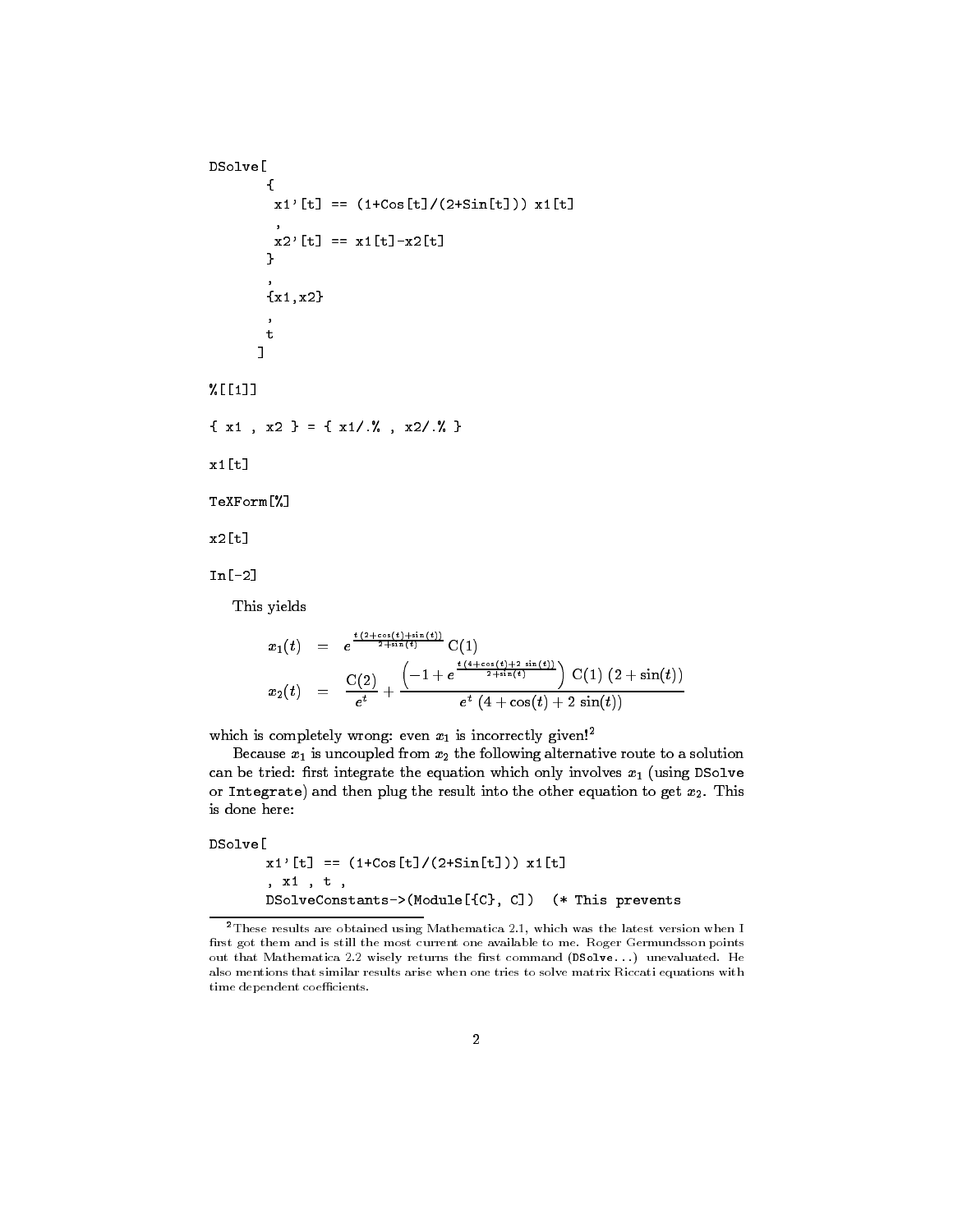```
clashing constants of integration. *)

-
-

x-
x-

the contract of the contract of the contract of the contract of the contract of the contract of the contract of
TeXForm<sup>[%]</sup>
DSolve
<u>_ _ _ _ _ _</u>
          x	t  x-
tx	t
          , x2, t,
         DSolveConstants->(Module[{C}, C])
-
-

x2 = x2 / .%
x2[t]TeXForm[%]
```
This time the result is

$$
x_1(t) = e^t \; C\$\,1\,1\,1\,2 + \sin(t)]
$$
  

$$
x_2(t) = \frac{C\$\,2\,1\,1\,1\,1\,e^t \; C\$\,1\,1\,1\,1\,5 - \cos(t) + 2\sin(t)]}{e^t}
$$

which is correct.

## Solving with Axiom

In the following the production of TEX by Axiom is toggled on and off through the Hyperdoc menu.

Because Axiom does not have a system of PDE's solver, I will follow the alternative route to a solution--

```
x -
 operator x
x -
 operator x
dig - Dial viv, il vyd v /illidi v// - al v
die bing voor de deur de
seriesSolve([deq1,deq2], [x1,x2], t=a, [x1(a)=B, x2(a)=C])
```
<sup>-</sup>Another possibility suggested by Richard Luczak is to use seriesSolve which computes power series solutions of (possibly nonlinear) systems of O.D.E.'s: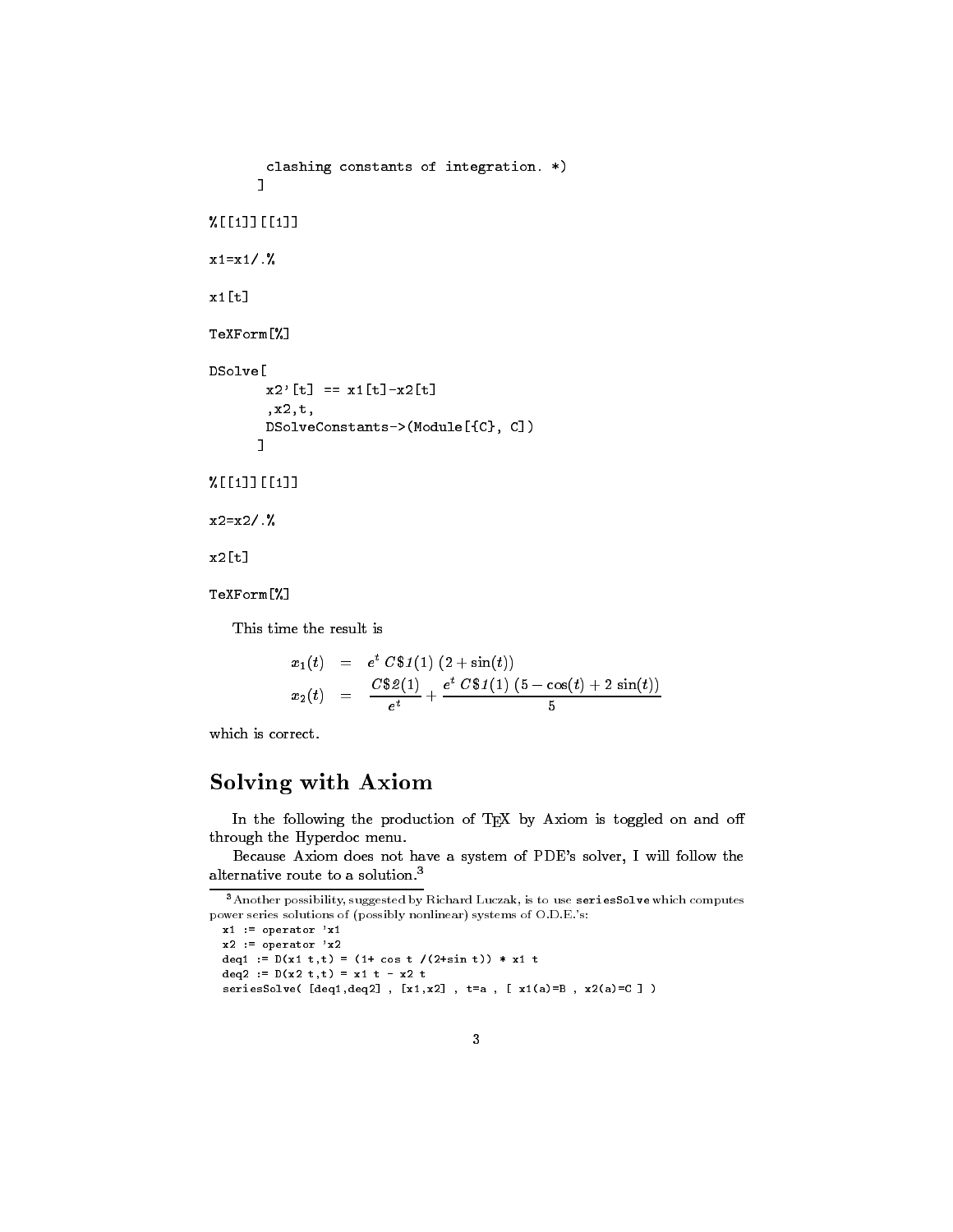```
X-
  operator X-
deq1 :=  DX-
 tt
  -
 cos t 	sin t

  X-
 t
 solve decree de la construction de la construction de la construction de la construction de la construction de
 C-
  basis-
 function \mathbf{r} \cdot \mathbf{r} , we can assume that \mathbf{r} \cdot \mathbf{r}x_1X2 := operator YX2decision to the contract of the contract of the contract of the contract of the contract of the contract of the
solve(deq2, X2, t)
% particular
simplify 
 \sim . The contract of the contract of the contract of the contract of the contract of the contract of the contract of the contract of the contract of the contract of the contract of the contract of the contract of the co
function \left( \begin{array}{ccc} \gamma & , & \gamma_{x2} \\ \gamma & , & \gamma_{x2} \end{array} \right)x<sub>2</sub>
```
This yields

$$
x1(t) = C1 et \sqrt{4 \sin(t) - \cos(t)^{2} + 5}
$$
  

$$
x2(t) = \frac{2 C1 e^{t} \sin(t) + (-C1 \cos(t) + 5 C1) e^{t} + 5 C2 e^{(-t)}}{5}
$$

which is correctly although one suspects your mathematicas solutions, colutions to simplification is possible, which gives me the opportunity to illustrate how one can go about getting at pieces to passiget examples, supersoring assumply at the  $\alpha$ them, here detecting a trigonometric polynomial that factors, and then putting the whole thing back together without having to retype any Axiom output.

isTimes %

Getting a simple expression for the solution from the power series requires a keen eye for products of well known power series, although comparison with the other solutions is very easy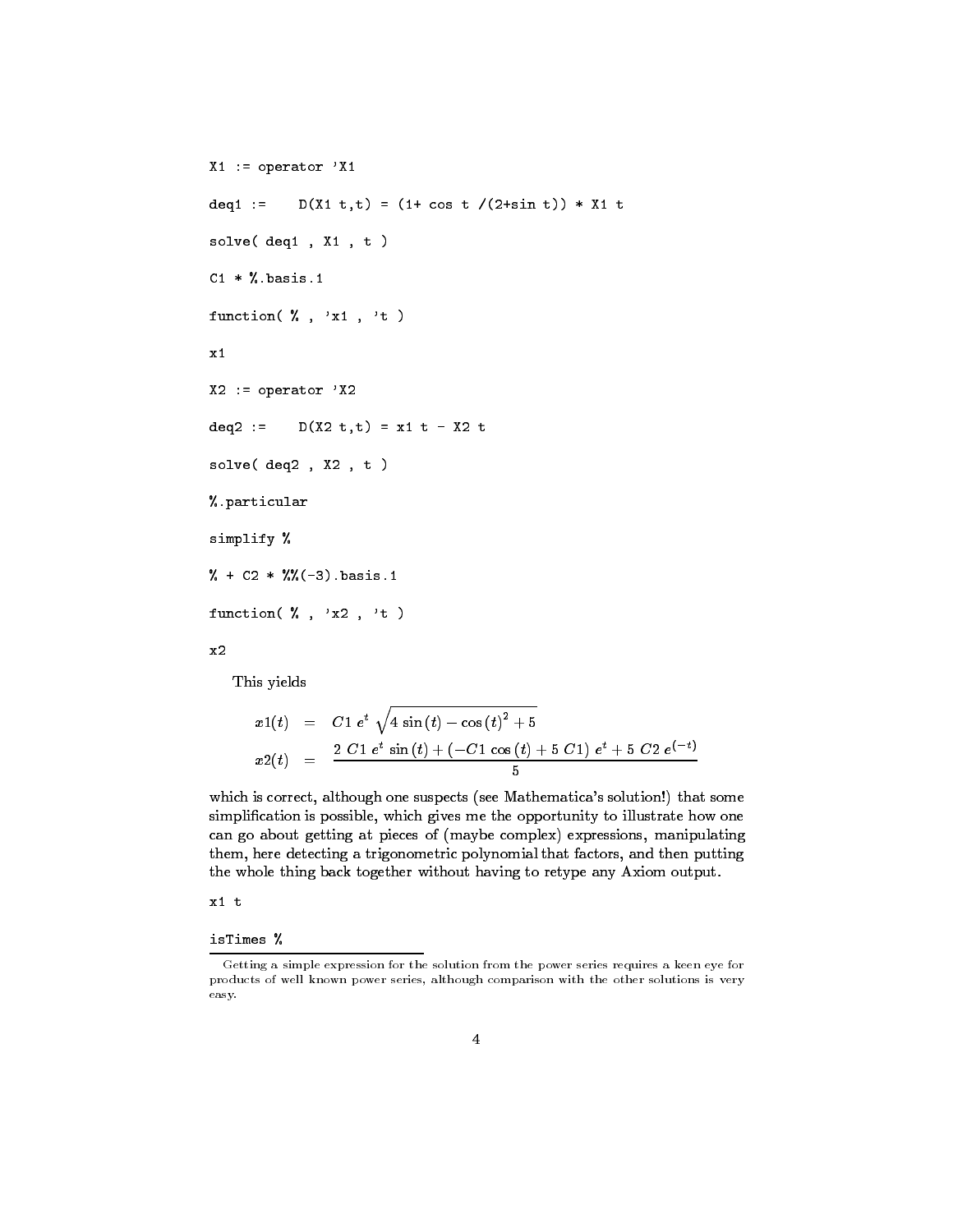```
  List EXPR INT
factors    This defines the list of factors of x-
t

                   -- I will work on the first factor, replace it by
                    its simplified version and then put then put \mathbf{r} and then put \mathbf{r} and then put \mathbf{r}-- back together from its revised list of factors.
-

removeCosSq %
eval \left( \frac{y}{x}, sin t = x )
\% :: POLY INT
factor %
factors % -- Note that even though I have previously defined a
               -- factors which is of type List Expression Integer,
               -- Axiom knows that I refer to the operation factors
               -- since the present factors has an argument.
\mathbf{f} . The above factor was an operation was an operation while this this contribution while this contribution while this contribution was an operation while this contribution was an operation while this contribution 
                -- one is a key.
eval (X, x = \sin t)factors.1 := \%\sim \sim \sim \simreduce (* , factors )function \mathbf{r} \cdot \mathbf{r} , we can assume that \mathbf{r} \cdot \mathbf{r}x1 t
```
which gives me the simplified

 $x_1(t) = C_1 e^x \sin(t) + 2 C_1 e^x$ 

With the aim of formatting mathematical expressions so that translation into other languages ( ) is community to community and many discussions ( ) is ( ) ) . has systematized the recursive process of breaking expressions into constituent parts, replacing operators by variables and processing the resulting rational functions by implementing a new Axiom type called ExpressionTree in which expressions are decomposed with optional factorization
 into a natural tree